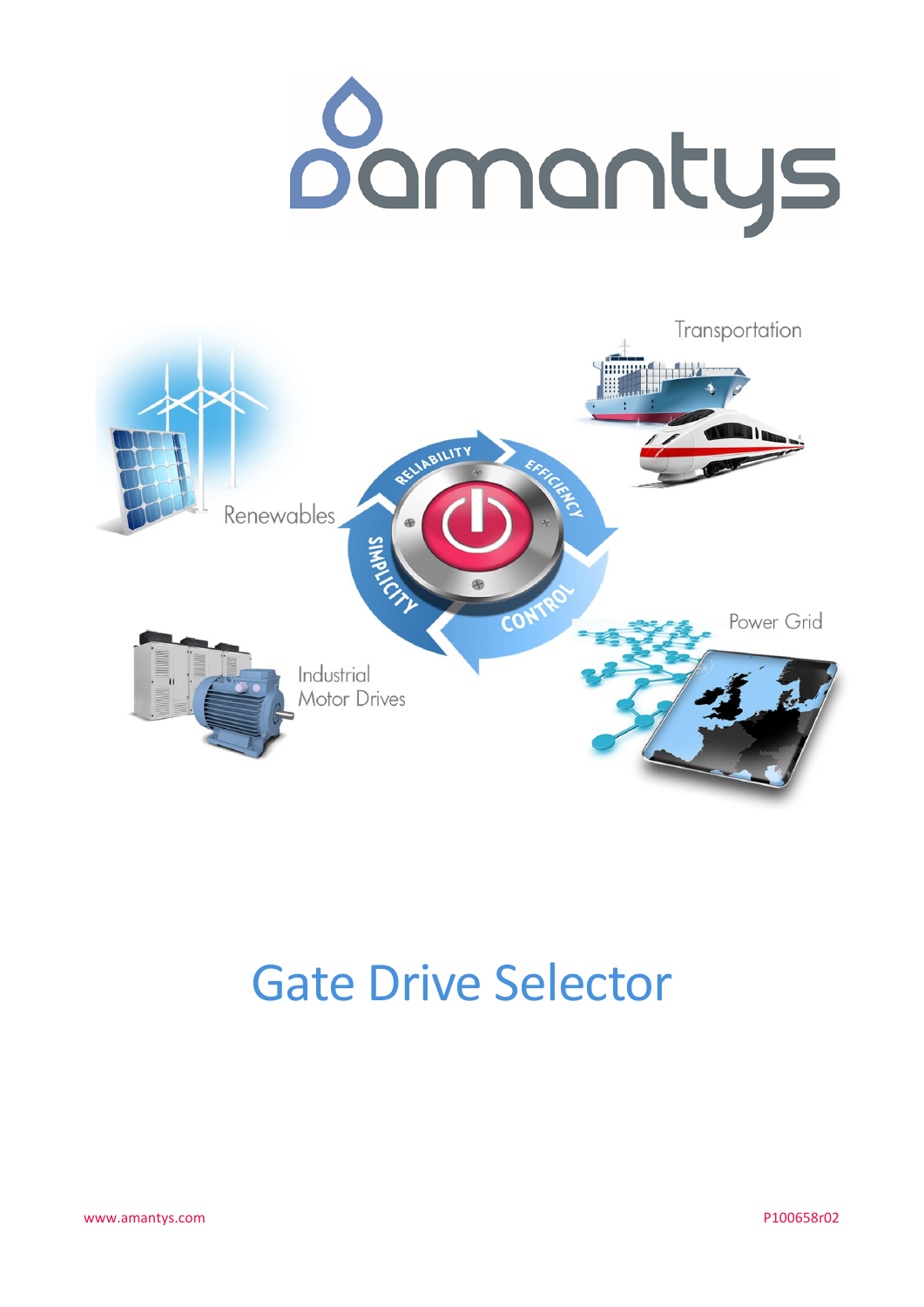### Amantys Digital Gate Drives

Amantys gate drives are designed to support standard available IGBT and SiC modules from all main suppliers.

Please visit http:/www.amantys.com/products to see the full range.

#### Key Benefits

- High reliability design and testing
- Manufactured to ISO9001
- EMC EN61000-6-4:2007, EN61000-6-2:2005
- Monitors all rails for safe start-up with IGBT held off
- Integrated isolated on board DC/DC power supply for all gate drives up to 3300V
- **External isolated DC/DC power supply for 4500V** and 6500V gate drives
- Creepage & clearance to IEC 60077-1

#### Compatible with commercial alternatives

- Drop in replacement with same fibre-optic and power interfaces
- **IMPROVED START-UP and programmable recovery** times
- One gate drive per operating voltage for multiple vendor modules reduces inventory
- **EXECUTE:** Simplified design and commissioning
- **Lower no-load power dissipation**
- Reduced self-heating for longer lifetime

#### Outline Specification

- **Fibre optic interface**
- **IGBT** short-circuit protection
- **Two and three-level converter desaturation** protection
- **Active clamping**
- Under-voltage lockout
- Extensive range of fault codes

#### Supported Module Outlines

- **Single Channel** 
	- o 140x130 mm HPM
	- o 190x140 mm HPM
- Dual channel (Next Generation) o nHPD<sup>2</sup> /LinPak
	- o LV100/XHP2
	- o XHP3

#### High Energy Test Facilities

- **Single and parallel modules**
- Up to 6500V and 3600A

| <b>Features</b>                           | 1700V/3300V<br><b>Next Gen</b> | 1200V/1700V<br><b>HPM</b> | 1700V/3300V<br><b>HPM</b> | 4500V<br><b>HPM</b> | 6500V<br><b>HPM</b> |
|-------------------------------------------|--------------------------------|---------------------------|---------------------------|---------------------|---------------------|
| <b>Active Clamp</b>                       | No                             | Yes                       | Yes                       | Yes                 | Yes                 |
| Type I/II desaturation protection         | Yes                            | Yes                       | Yes                       | Yes                 | Yes                 |
| Multiple programmable desaturation levels | No                             | Yes                       | No                        | Yes                 | Yes                 |
| Programmable thresholds                   | No                             | No                        | Yes                       | Yes                 | Yes                 |
| Under-voltage protection                  | Yes                            | Yes                       | Yes                       | External            | External            |
| Isolated DC/DC converter                  | On board                       | On board                  | On board                  | Off board           | Off board           |
| Configurable gate resistors               | No                             | Yes                       | Yes                       | Yes                 | Yes                 |
| Interface type                            | Fibre                          | Fibre                     | Fibre                     | Fibre               | Fibre               |
| Amantys Power Insight                     | Yes<br>(compat mode)           | Yes                       | Yes                       | Yes                 | Yes                 |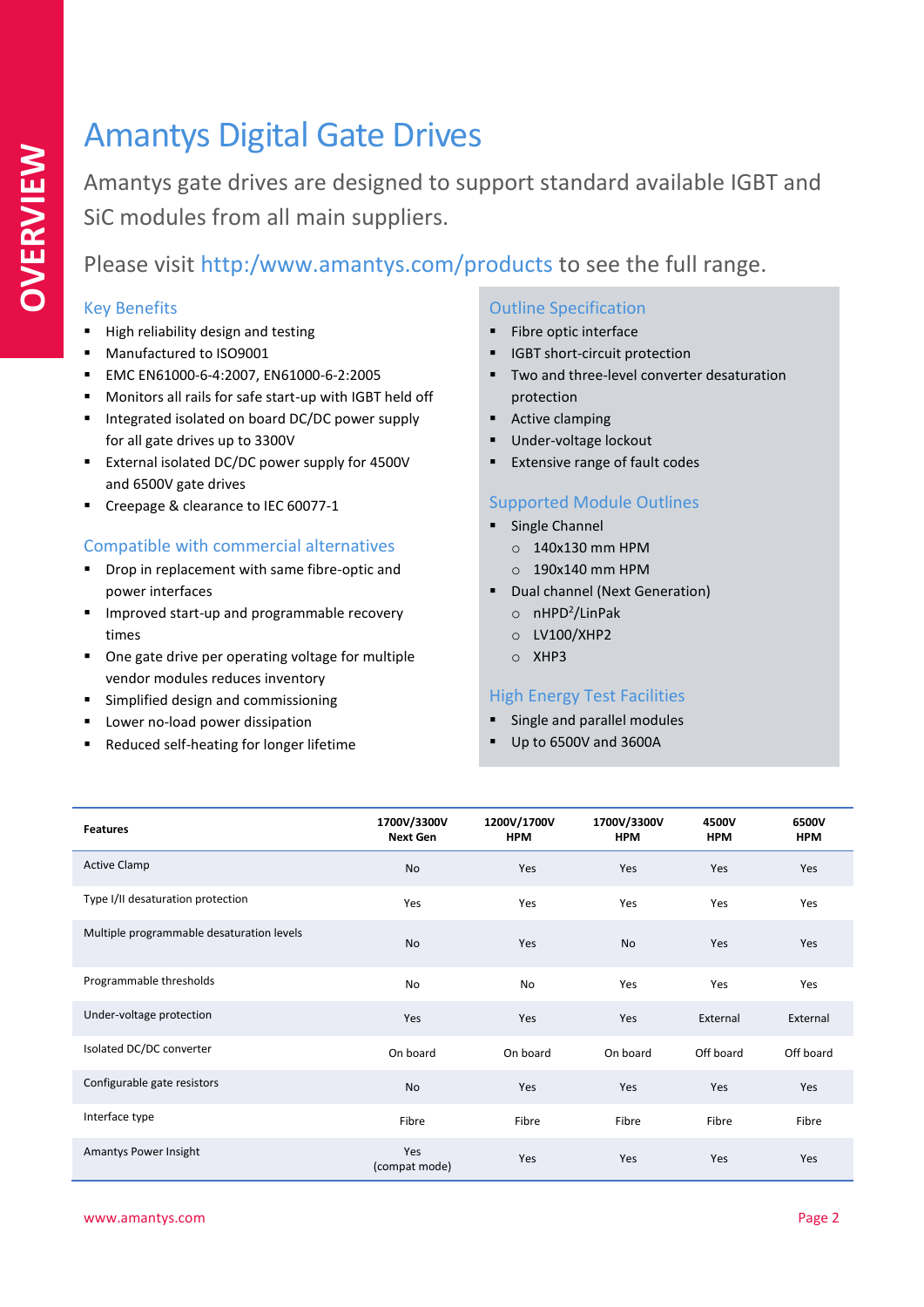### Amantys Gate Drive Selector

| Product                                           | <b>Typical design</b> | <b>Description</b>          | <b>Power Module</b><br><b>Voltage and Type</b>                                                       | <b>Features</b>                                                                                                                                         |
|---------------------------------------------------|-----------------------|-----------------------------|------------------------------------------------------------------------------------------------------|---------------------------------------------------------------------------------------------------------------------------------------------------------|
| On-module<br>AP33A<br>AP17G<br>AP12G              |                       | Single channel              | 1200V 1700V 3300V<br>140x130mm HPM<br>140x190mm HPM                                                  | Configurable<br>15V or 24V input                                                                                                                        |
| Off-module<br>AD00XA8<br>"D series"               |                       | Single channel              | 1200V 1700V 3300V<br>140x130mm HPM<br>140x190mm HPM                                                  | Configurable<br>14-30V input<br>Requires simple module<br>interface card (MIC)                                                                          |
| Off-module<br>AP03L<br>"Dovetail"                 |                       | Dual channel                | 1700 V 3300 V<br>140x130mm HPM<br>140x190mm HPM<br>HPM 140x190<br>nHPD2/LinPak<br>LV100/XHP2<br>XHP3 | Configurable<br>15V or 24V input<br>Up to 3 modules in<br>parallel<br>Requires module<br>interface card (MIC)<br><b>IGBT or SiC MOSFET</b>              |
| Off-module<br>AP05J                               |                       | Single channel              | 4500V 6500V<br>140x130mm HPM<br>140x190mm HPM                                                        | Configurable<br>Requires external DC-DC<br>Up to 3 modules in<br>parallel<br>Requires module<br>interface card (MIC)                                    |
| Off-module<br>In development                      |                       | Single channel              | <b>Up to 4500V</b><br>140x130mm HPM<br>140x190mm HPM<br>4500V press-pack                             | Configurable<br>14-30V input<br>Up to 3 modules in<br>parallel<br>Requires module<br>interface card (MIC)                                               |
| On-module<br>AV17<br>AV33<br>"V series"           |                       | Dual channel                | 1700V 3300V<br>nHPD2/LinPak<br>LV100/XHP2                                                            | Configurable<br>15V or 24V input<br>2-6 modules in parallel<br>Requires custom<br>distribution board for<br>module spacing<br><b>IGBT or SiC MOSFET</b> |
| On-module<br>AE17NB/MB<br>AE33NB/MB<br>"E series" |                       | Dual channel                | 1700V 3300V<br>nHPD2/LinPak<br>LV100/XHP2                                                            | Not configurable<br>No TVS<br>15V or 24V input<br><b>IGBT or SiC MOSFET</b><br>Cost optimised                                                           |
| DC-DC<br>Converter<br>ASD6<br>ASD7                |                       | Drives single<br>Gate drive | Use with AP05J                                                                                       | 12 kV Isolation input-<br>output<br><b>Fault Tolerant</b><br>>90% efficient<br>18 kVrms dielectric test                                                 |